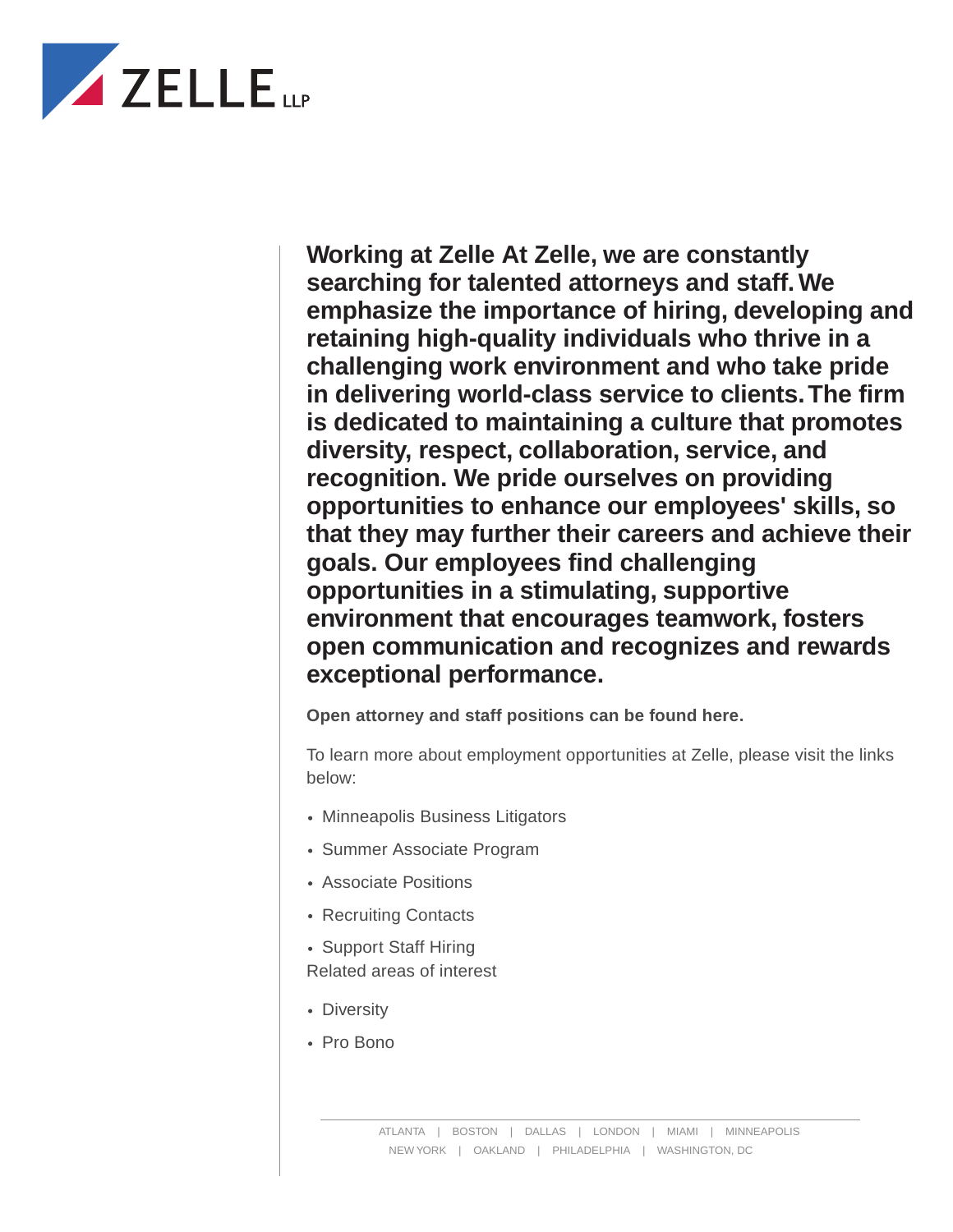

## **Awards and Recognition Zelle and its attorneys and staff are honored to have received the following awards:**

*The Legal 500*, considered one of the most comprehensive worldwide qualitative guides available on lawyers and law firms, has announced its 2019 rankings and Zelle LLP is ranked as a Tier 1 Civil Litigation/Class Actions: Plaintiff law firm.

*Chambers USA* 2019 rankings recognized Zelle San Francisco partner Judith Zahid in Antitrust Mainly Plaintiff - California and Zelle's Texas insurance practice.

Zelle has been recognized as a Leading Firm for Litigation in *Benchmark Plaintiff's The Definitive Guide to America's Leading Litigation Firms and Attorneys*.

Global Law Experts named Zelle the 2014 "Antitrust Litigation Law Firm of the Year in California." The International Global Law Experts Awards recognizes one law firm in each state that provides exceptional legal services in key practice areas.

The Best Lawyers in America®, in partnership with *U.S. News & World Report*, has recognized Zelle attorneys as "Best Lawyers." The firm has also been named a "Best Law Firm" for in the areas of practice areas of Insurance Law (Dallas/Ft. Worth and Minneapolis), Antitrust Law (San Francisco) and Litigation – Antitrust (San Francisco) metropolitan rankings.

Zelle attorneys have been named "Up and Coming Attorneys" by *Minnesota Lawyer* magazine for 2009, 2010, 2013 and 2015. The Up & Coming Attorney award honors attorneys who have distinguished themselves during their first 10 years of practice.

Super Lawyers, a publication of Thomson Reuters, has recognized Zelle attorneys as "Super Lawyers" and "Rising Stars" in Minnesota, Massachusetts, New York, Northern California, and Texas.

Zelle was awarded Hennepin County's Silver Wellness by Design Award for